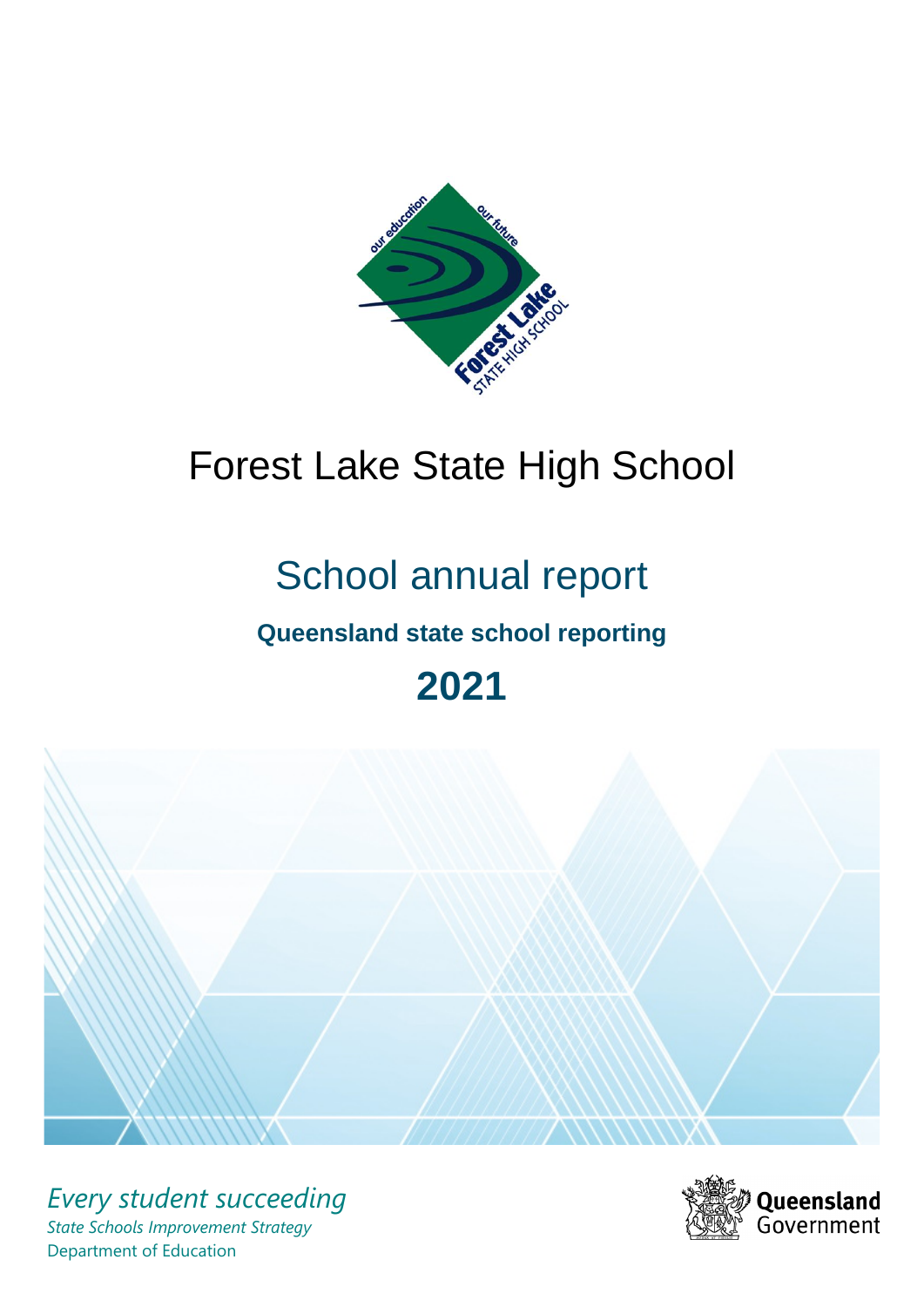**OFFICIAL – Public** Published as information source only. Public information used to create this report may not appear in this format in the public domain Please refer to disclaimer information.

#### **Contact details**

| <b>Postal Address</b> | PO Box 4063 Forest Lake 4078      |
|-----------------------|-----------------------------------|
| <b>Phone</b>          | (07) 3714 2333                    |
| Fax                   |                                   |
| Email                 | principal@forestlakeshs.eq.edu.au |
| Website               | https://forestlakeshs.eg.edu.au   |

#### **Disclaimer**

The materials presented in this report are distributed by the Department of Education (the department) as an information source only.

The information and data in this report is subject to change without notice.<br>The department makes no statements, representations, or warranties about the accuracy or completeness of, and you should not rely on, any informa report. The department disclaim all responsibility and all liability (including without limitation, liability in negligence) for all expenses, losses, damages and costs you might incur as a

result of the information in this report being inaccurate or incomplete in any way, and for any reason.

Despite our best efforts, the department makes no warranties that the information in this report is free of infection by computer viruses or other contamination.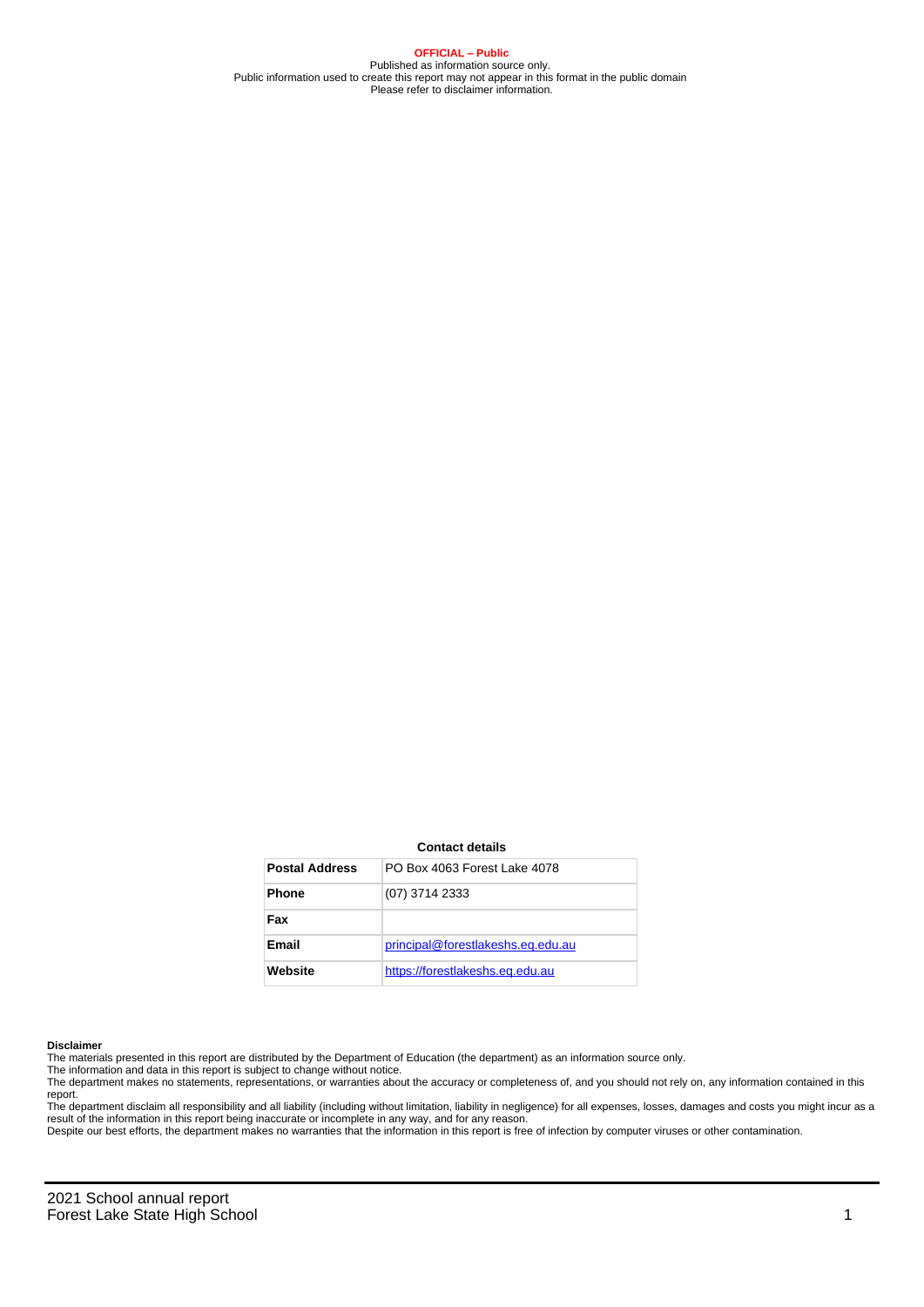| School context                     |                                                                                                                                                                                                   |
|------------------------------------|---------------------------------------------------------------------------------------------------------------------------------------------------------------------------------------------------|
| <b>Coeducational or single sex</b> | Coeducational                                                                                                                                                                                     |
| Independent Public School          | <b>Yes</b>                                                                                                                                                                                        |
| Year levels offered in 2021        | Year $7 -$ Year 12                                                                                                                                                                                |
| Webpages                           | Additional information about Queensland state schools is located on the:<br>My School website<br>٠<br>Queensland Government data website<br>Queensland Government schools directory website.<br>٠ |

# **Characteristics of the student body**

## **Student enrolments**

### **Table 1: Student enrolments by year level**

|                   |       | <b>February</b> |       |       | <b>August</b> |       |
|-------------------|-------|-----------------|-------|-------|---------------|-------|
| <b>Year Level</b> | 2019  | 2020            | 2021  | 2019  | 2020          | 2021  |
| Year <sub>7</sub> | 262   | 284             | 315   | 266   | 281           | 322   |
| Year <sub>8</sub> | 277   | 266             | 289   | 277   | 261           | 286   |
| Year 9            | 276   | 278             | 277   | 279   | 280           | 275   |
| Year 10           | 285   | 287             | 274   | 276   | 278           | 266   |
| Year 11           | 248   | 274             | 257   | 231   | 263           | 244   |
| Year 12           | 169   | 219             | 244   | 163   | 211           | 230   |
| <b>Total</b>      | 1,517 | 1,608           | 1,656 | 1,492 | 1,574         | 1,623 |

Notes

1. Student counts include headcount of all full- and part-time students at the school.

## **Average class sizes**

#### **Table 2: Average class size information for each phase of schooling**

| <b>Year Levels</b> | 2019 | 2020 | 2021 |
|--------------------|------|------|------|
| Year 7 – Year 10   | 24   | 24   | つハ   |
| Year 11 – Year 12  | 18   | 18   | 18   |

Notes

1. Classes are measured against the target of 25 students per teacher in Prep to Year 3 and Years 11 to 12, and target of 28 students per teacher in Years 4 to 10. Where composite classes exist across cohorts (e.g. Year 3/4) the class size targets would be the lower cohort target.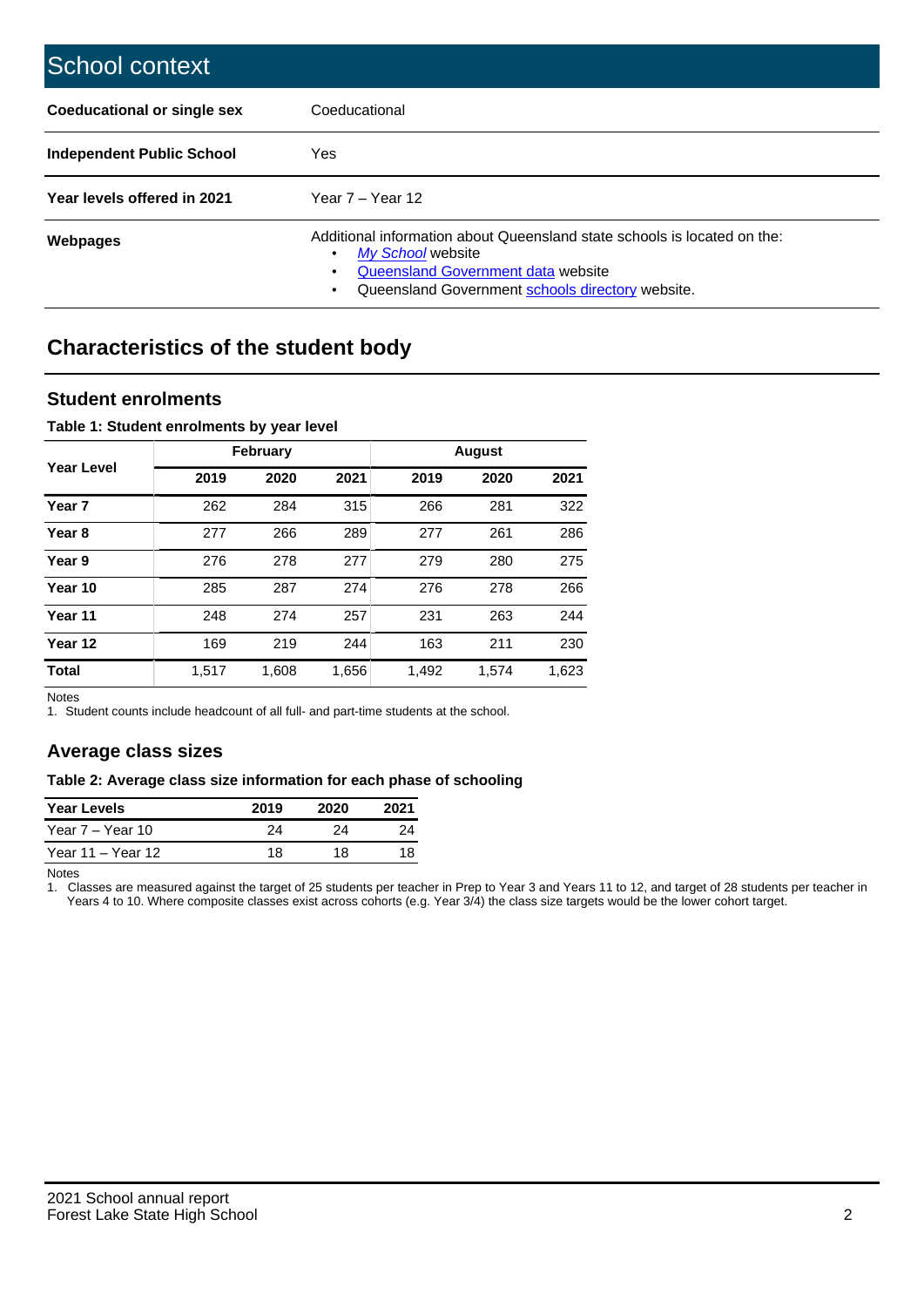## **Respectful relationships education**

To support students' learning, health and wellbeing all state schools are required to implement respectful relationships education through the Prep to Year 10 Australian Curriculum: Health and Physical Education and/or through school pastoral care programs across Prep to Year 12.

## **Parent, student and staff satisfaction**

Tables 3–5 show selected items from the Parent/Caregiver, Student and Staff School Opinion Surveys. In response to the COVID-19 health emergency, the annual school opinion surveys of students, teachers and staff were not administered in 2020. A new time series started in 2021 and data from this collection is not considered directly comparable with earlier collections due to significant methodology changes.

For state level information go to the **[School Opinion Survey](https://qed.qld.gov.au/publications/reports/statistics/schooling/schools/schoolopinionsurvey) webpage**.

#### **Table 3: Parent/Caregiver Survey**

| Percentage of parents/caregivers who agree <sup>1</sup> that:                                               | 2019  | 2020 | 2021  |
|-------------------------------------------------------------------------------------------------------------|-------|------|-------|
| This is a good school.                                                                                      | 83.8% |      | 81.5% |
| My child likes being at this school. <sup>2</sup>                                                           | 83.7% |      | 80.1% |
| My child feels safe at this school. <sup>2</sup>                                                            | 83.7% |      | 80.3% |
| My child's learning needs are being met at this school. <sup>2</sup>                                        | 83.7% |      | 76.4% |
| My child is making good progress at this school. <sup>2</sup>                                               | 90.6% |      | 82.5% |
| Teachers at this school expect my child to do his or her best. <sup>2</sup>                                 | 92.9% |      | 91.1% |
| Teachers at this school provide my child with useful feedback about his or her school<br>work. <sup>2</sup> | 82.1% |      | 81.1% |
| Teachers at this school motivate my child to learn. <sup>2</sup>                                            | 81.2% |      | 79.1% |
| Teachers at this school treat students fairly. <sup>2</sup>                                                 | 73.8% |      | 78.5% |
| can talk to my child's teachers about my concerns. <sup>2</sup>                                             | 84.5% |      | 89.0% |
| This school works with me to support my child's learning. <sup>2</sup>                                      | 77.6% |      | 82.0% |
| This school takes parents' opinions seriously. <sup>2</sup>                                                 | 76.3% |      | 70.5% |
| Student behaviour is well managed at this school. <sup>2</sup>                                              | 65.5% |      | 66.1% |
| This school looks for ways to improve. <sup>2</sup>                                                         | 79.3% |      | 82.9% |
| This school is well maintained. <sup>2</sup>                                                                | 80.2% |      | 86.6% |

Notes

1. Agree represents the percentage of respondents who Somewhat Agree, Agree or Strongly Agree with the statement.

2. Nationally agreed parents/caregiver items.

3. DW = Data withheld to ensure confidentiality.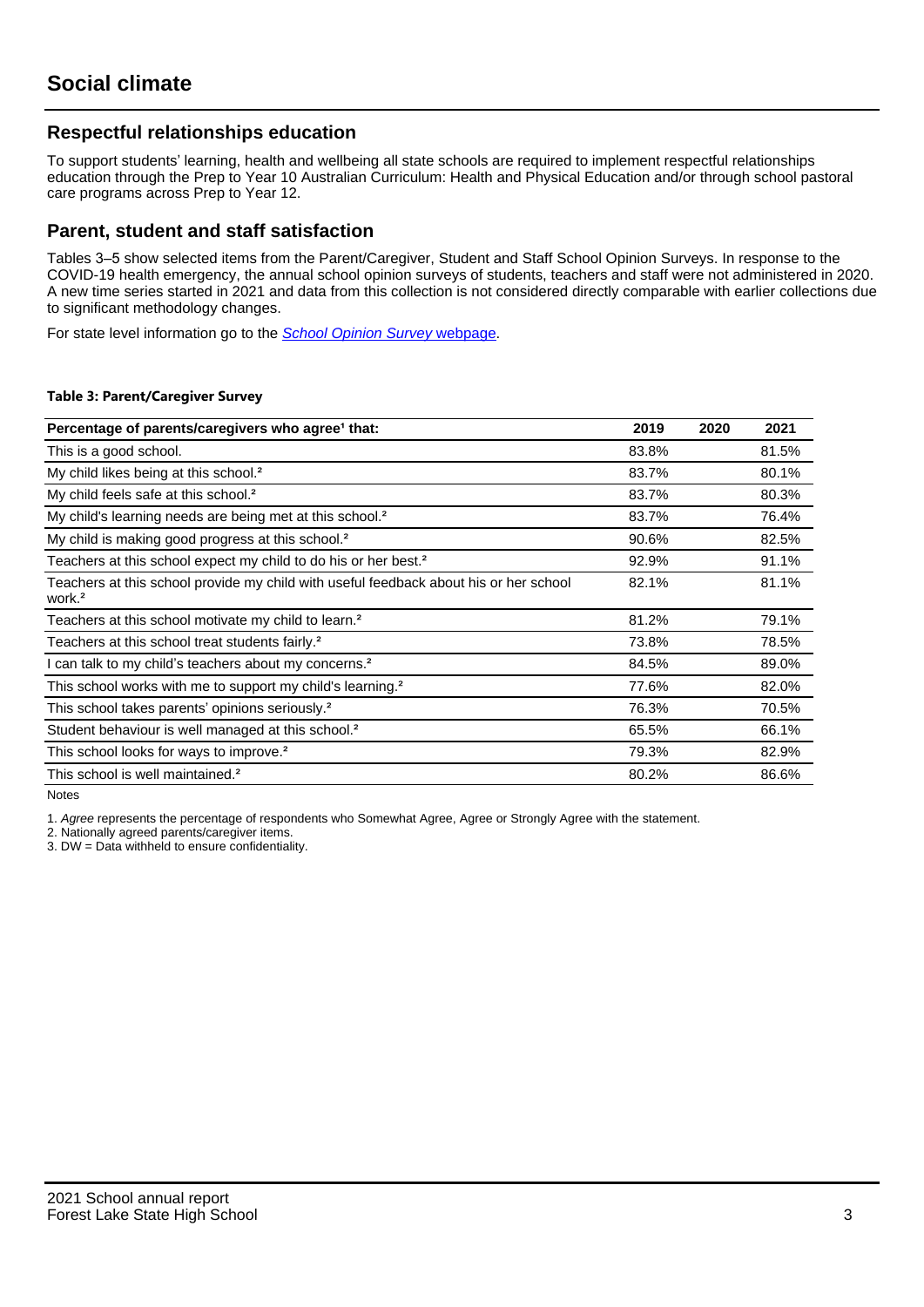#### **Table 4: Student Survey**

| Percentage of students who agree <sup>1</sup> that:                            | 2019  | 2020 | 2021  |
|--------------------------------------------------------------------------------|-------|------|-------|
| I like being at my school. <sup>2</sup>                                        | 87.9% |      | 57.1% |
| I feel safe at my school. <sup>2</sup>                                         | 88.0% |      | 71.4% |
| My teachers motivate me to learn. <sup>2</sup>                                 | 84.2% |      | 63.6% |
| My teachers expect me to do my best. <sup>2</sup>                              | 96.6% |      | 87.0% |
| My teachers provide me with useful feedback about my school work. <sup>2</sup> | 85.5% |      | 75.5% |
| Teachers at my school treat students fairly. <sup>2</sup>                      | 67.2% |      | 61.4% |
| can talk to my teachers about my concerns. <sup>2</sup>                        | 64.3% |      | 41.8% |
| My school takes students' opinions seriously. <sup>2</sup>                     | 71.9% |      | 42.9% |
| Student behaviour is well managed at my school. <sup>2</sup>                   | 65.5% |      | 41.1% |
| My school looks for ways to improve. <sup>2</sup>                              | 84.6% |      | 49.1% |
| My school is well maintained. <sup>2</sup>                                     | 81.2% |      | 28.8% |
| My school gives me opportunities to do interesting things. <sup>2</sup>        | 84.6% |      | 57.4% |

Notes

1. Agree represents the percentage of respondents who Somewhat Agree, Agree or Strongly Agree with the statement.

2. Nationally agreed student items.

3. DW = Data withheld to ensure confidentiality.

### **Table 5: Staff Survey**

| Percentage of staff who agree <sup>1</sup> that:                                                            | 2019  | 2020 | 2021  |
|-------------------------------------------------------------------------------------------------------------|-------|------|-------|
| I feel confident embedding Aboriginal and Torres Strait Islander perspectives across the<br>learning areas. | 73.8% |      | 86.2% |
| I enjoy working at this school. <sup>2</sup>                                                                | 75.9% |      | 87.0% |
| I feel this school is a safe place in which to work. <sup>2</sup>                                           | 75.9% |      | 91.6% |
| I receive useful feedback about my work at this school. <sup>2</sup>                                        | 55.4% |      | 79.3% |
| Students are encouraged to do their best at this school. <sup>2</sup>                                       | 81.1% |      | 97.8% |
| Students are treated fairly at this school. <sup>2</sup>                                                    | 75.5% |      | 92.6% |
| Student behaviour is well managed at this school. <sup>2</sup>                                              | 55.4% |      | 82.1% |
| Staff are well supported at this school. <sup>2</sup>                                                       | 55.4% |      | 75.0% |
| This school takes staff opinions seriously. <sup>2</sup>                                                    | 58.2% |      | 75.3% |
| This school looks for ways to improve. <sup>2</sup>                                                         | 74.8% |      | 87.9% |
| This school is well maintained. <sup>2</sup>                                                                | 75.9% |      | 87.0% |
| This school gives me opportunities to do interesting things. <sup>2</sup>                                   | 63.1% |      | 80.2% |

Notes

1. Agree represents the percentage of respondents who Somewhat Agree, Agree or Strongly Agree with the statement.

2. Nationally agreed staff items.

3. DW = Data withheld to ensure confidentiality.

# **Description of how this school manages non-attendance**

Queensland state schools manage non-attendance in line with the Queensland Department of Education procedures: [Managing Student Absences and Enforcing Enrolment and Attendance at State Schools](https://ppr.qed.qld.gov.au/pp/managing-student-absences-and-enforcing-enrolment-and-attendance-at-state-schools-procedure); and [Roll Marking in State Schools,](https://ppr.qed.qld.gov.au/pp/roll-marking-in-state-schools-procedure) which outline processes for managing and recording student attendance and absenteeism.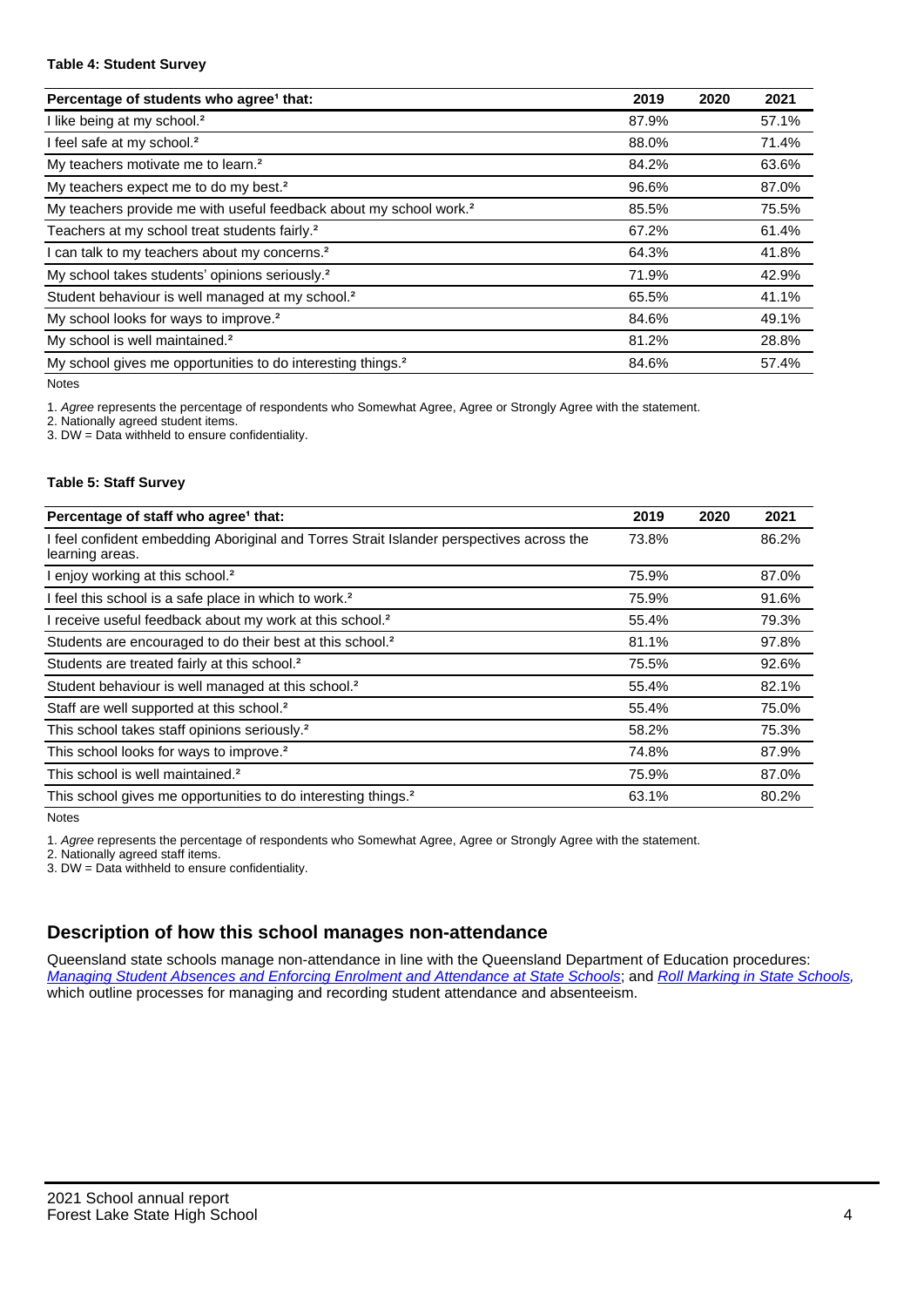# **School disciplinary absences**

#### **Table 6: Count of school disciplinary absences at this school**

| Type of school disciplinary absence | 2019 | 2020 | 2021 |
|-------------------------------------|------|------|------|
| Short suspension                    | 427  | 293  | 413  |
| Long suspension                     | 27   | 27   | 20   |
| Exclusion                           | 17   | 9    | 14   |
| Cancellation                        | 15   |      | 10   |
| Total                               | 486  | 336  | 457  |

#### Notes

1. School disciplinary absence (SDA) data is a total of short suspensions (1–10 days), long suspensions (11–20 days), exclusions and cancellations. 2. The number of SDAs is not the number of students who received an SDA as one student may be suspended several times in a school year. Each time a student is suspended it is recorded as an additional SDA. The data does not reflect the outcomes of appeal decisions.

3. 2020 data was impacted by the COVID-19 health emergency. There were significantly fewer SDAs during the home-based learning period (the first five weeks of Term 2) compared to other years.

# **School funding**

## **School income broken down by funding source**

School income, reported by financial year accounting cycle using standardised national methodologies and broken down by funding source is available via the [My School](http://www.myschool.edu.au/) website.

## **How to access our income details**

- 1. Click on the My School link <http://www.myschool.edu.au/>.
- 2. Enter the school name or suburb of the school you wish to search.

| Search by school name or suburb | <b>School sector</b> | School type | <b>State</b> |  |
|---------------------------------|----------------------|-------------|--------------|--|
|                                 |                      |             |              |  |

3. Click on View School Profile to access the school's profile.



4. Click on Finances and select the appropriate year to view school financial information.

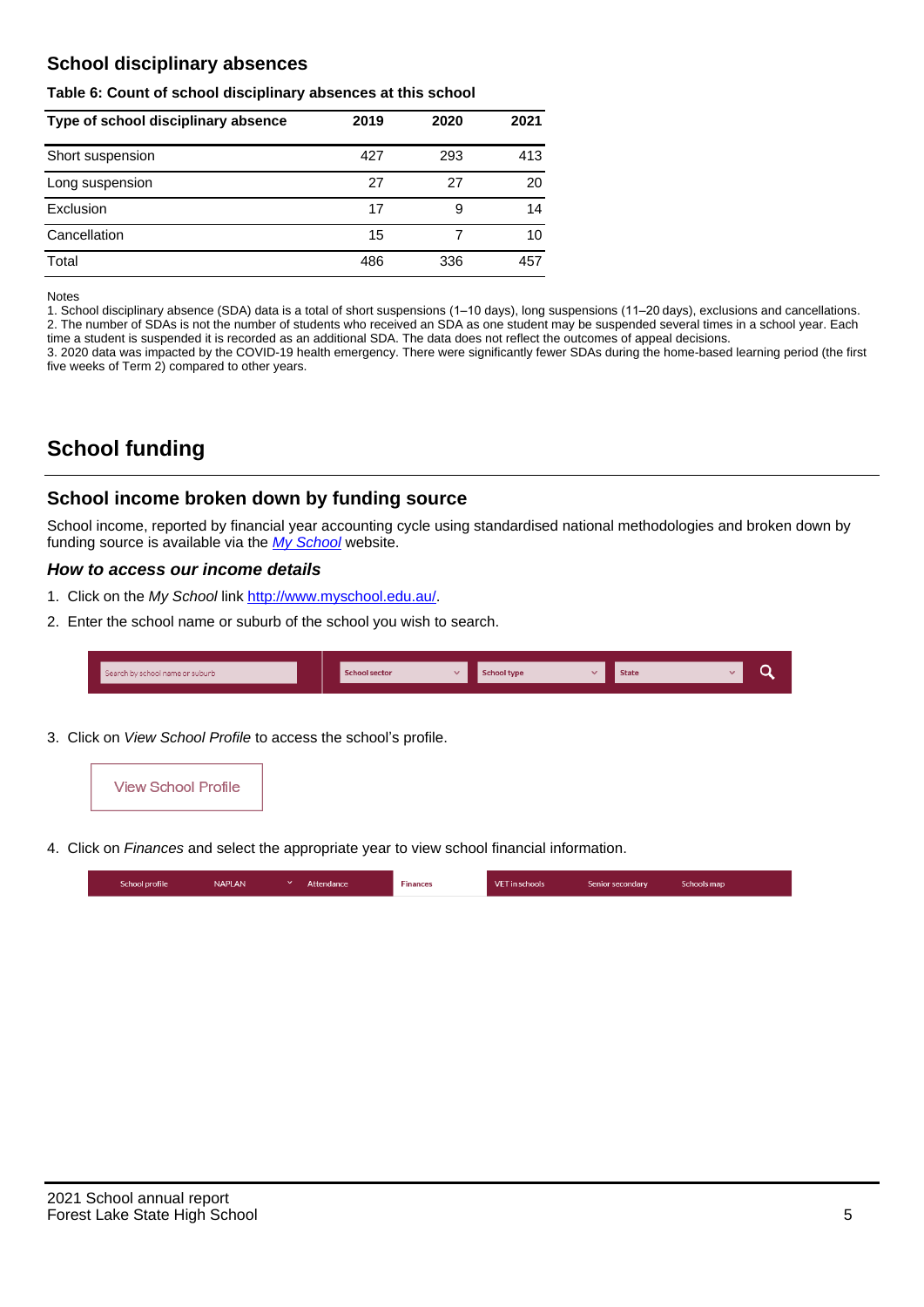# **Teacher standards and qualifications**

The Teacher registration eligibility requirements: Policy (p.1) states:

To be eligible for registration, a person must satisfy the Queensland College of Teachers (QCT) that they meet requirements regarding qualification and experience, or have otherwise met the requirements of the Australian Professional Standards for Teachers (APST). A person must also satisfy the QCT that they are suitable to teach and meet English language proficiency requirements. All these requirements are specified in the Act and the Education (Queensland College of Teachers) Regulation 2005 (the Regulation).

The qualifications required for teacher registration are successful completion of either -

- (a) a four-year initial teacher education program including teacher education studies of at least one year (e.g. a Bachelor of Education, or a double Bachelor degree in Science and Teaching) or
- (b) a one-year graduate initial teacher education program following a degree (e.g. a one-year Graduate Diploma of Education (Secondary) after a three-year Bachelor degree) or
- (c) another course of teacher education that the QCT is reasonably satisfied is the equivalent of (a) or (b). These are considered on a case-by-case basis.

For more information, please refer to the following link:

• <https://www.qct.edu.au/registration/qualifications>

# **Workforce composition**

## **Staff composition, including Indigenous staff**

### **Table 7: Workforce composition for this school**

|                    | <b>Teaching staff</b> |      |      | Non-teaching staff |      |      | Indigenous staff |      |      |
|--------------------|-----------------------|------|------|--------------------|------|------|------------------|------|------|
| <b>Description</b> | 2019                  | 2020 | 2021 | 2019               | 2020 | 2021 | 2019             | 2020 | 2021 |
| Headcount          | 124                   | 128  | 129  | 58                 | 59   | 59   |                  | <5   |      |
| <b>FTE</b>         | 118                   | 121  | 123  | 44                 | 44   | 46   |                  | ה>   |      |

Notes

1. Teaching staff includes school leaders.

2. Indigenous refers to Aboriginal and Torres Strait Islander people of Australia.

3. FTE = full-time equivalent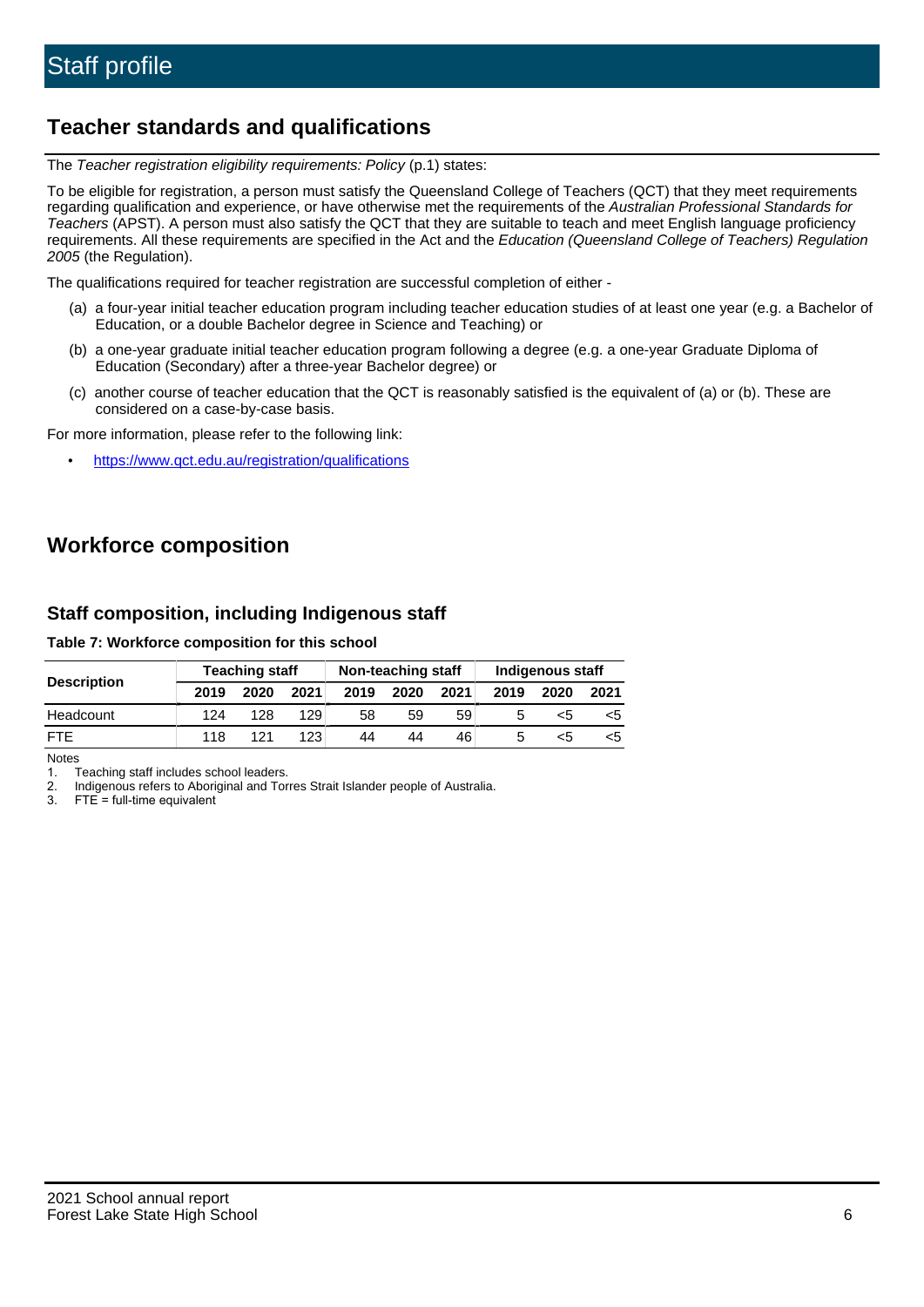# **Key student outcomes**

## **Student attendance**

Tables 8–9 show attendance rates at this school as percentages. In 2020, the COVID-19 health emergency affected student attendance in Queensland Government schools. Comparisons between 2020 and other years' attendance data should not be made.

#### **Table 8: Overall student attendance at this school**

| <b>Description</b>                                  | 2019 | 2020 | 2021 |
|-----------------------------------------------------|------|------|------|
| Overall attendance rate for students at this school | 88%  | 83%  | 88%  |

Notes

1. The attendance rate is the full- and part-time days attended as a percentage of enrolled school days.

2. Full-time students only.

#### **Table 9: Student attendance rates for each year level at this school**

| <b>Year Level</b> | 2019 | 2020 | 2021 |
|-------------------|------|------|------|
| Year 7            | 90%  | 85%  | 90%  |
| Year 8            | 87%  | 83%  | 88%  |
| Year 9            | 88%  | 82%  | 86%  |
| Year 10           | 85%  | 80%  | 86%  |
| Year 11           | 88%  | 85%  | 88%  |
| Year 12           | 90%  | 85%  | 90%  |

Notes

1. The attendance rate is the full- and part-time days attended as a percentage of enrolled school days.

2. Full-time students only.

3. DW = Data withheld to ensure confidentiality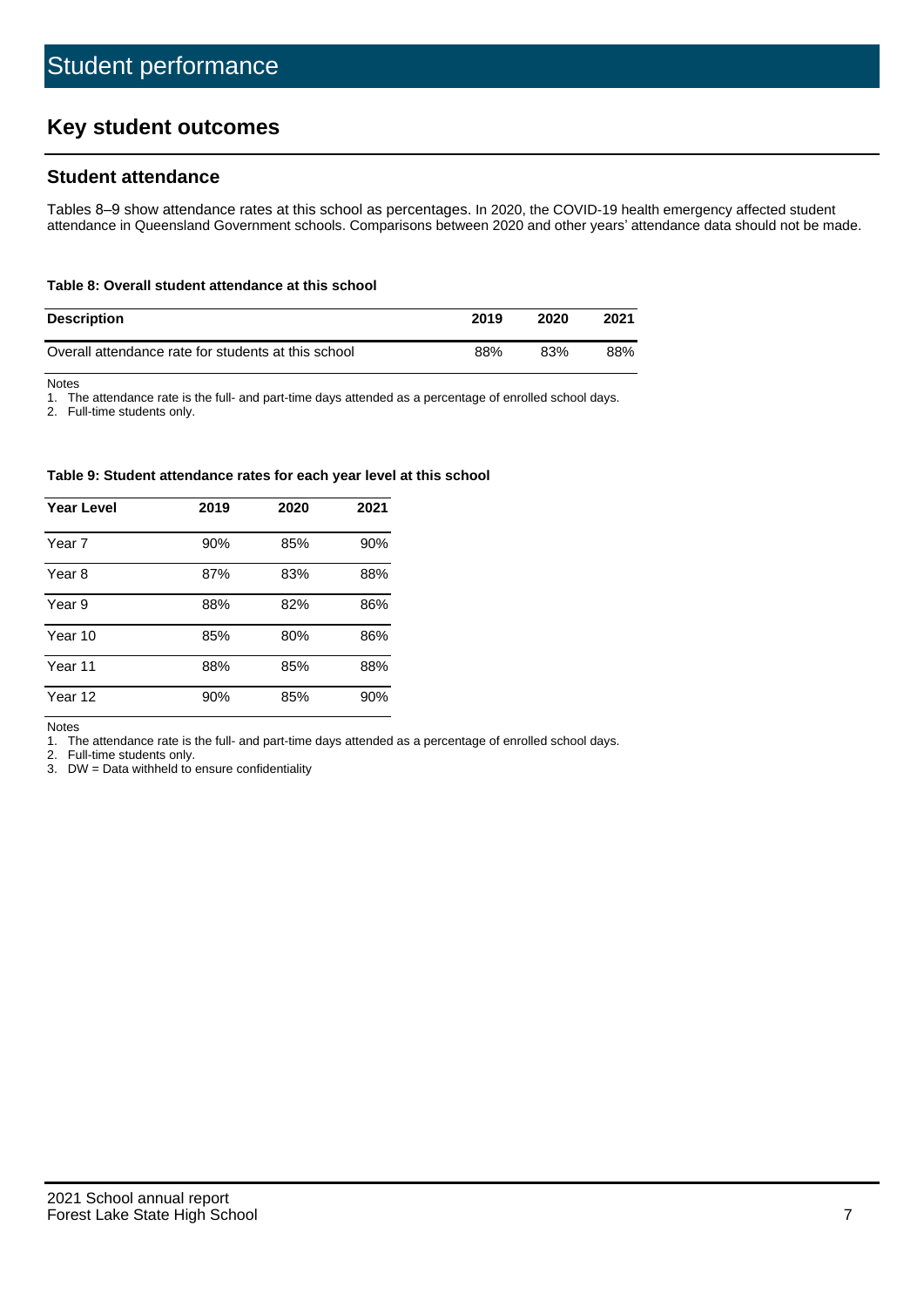# **NAPLAN**

Our reading, writing, spelling, grammar and punctuation, and numeracy results for the Years 3, 5, 7 and 9 NAPLAN tests are available via the [My School](http://www.myschool.edu.au/) website.

## **How to access our NAPLAN results**

- 1. Click on the My School link <http://www.myschool.edu.au/>.
- 2. Enter the school name or suburb of the school you wish to search.

| Search by school name or suburb | <b>School sector</b> | <b>School type</b>                        |          | <b>State</b> |  |
|---------------------------------|----------------------|-------------------------------------------|----------|--------------|--|
|                                 |                      |                                           |          |              |  |
|                                 |                      | $\sim$ $\sim$ $\sim$ $\sim$ $\sim$ $\sim$ | $\cdots$ |              |  |

3. Click on View School Profile of the appropriate school to access the school's profile.

| <b>View School Profile</b> |
|----------------------------|
|----------------------------|

4. Click on NAPLAN and select a year to view school NAPLAN information.

|  | School profile | <b>NAPLAN</b><br>$\sim$ 1 | Attendance | <b>Finances</b> | <b>VET</b> in schools | Senior secondary | Schools map |
|--|----------------|---------------------------|------------|-----------------|-----------------------|------------------|-------------|
|--|----------------|---------------------------|------------|-----------------|-----------------------|------------------|-------------|

#### Notes

- 1. If you are unable to access the internet, please contact the school for a hard copy of the school's NAPLAN results.
- 2. The National Assessment Program Literacy and Numeracy ([NAPLAN\)](http://www.nap.edu.au/naplan) is an annual assessment for students in Years 3, 5, 7 and 9.